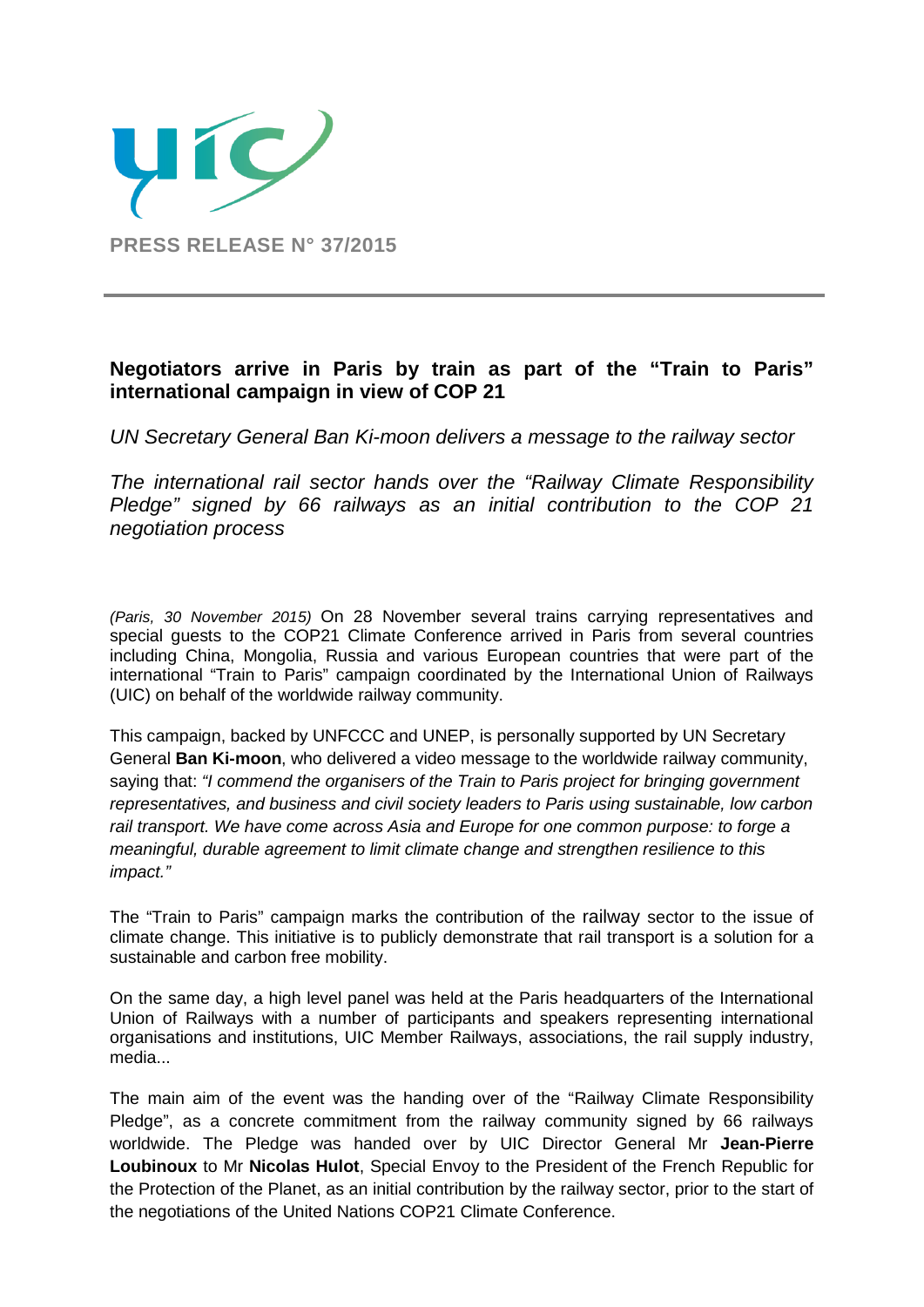### **The "Railway Climate Responsibility Pledge"**

COP 21 presents the rail sector with an important opportunity, to highlight rail as an energy efficient transport mode and also to demonstrate how investing in rail and increasing rail market share are an essential part of the solution to climate change.

At COP 21, UIC will build upon its success at the UN Climate Summit in 2014 where it was launched the UIC Low Carbon Rail Transport Challenge. In a message to the 86th UIC General Assembly, the Secretary General of the United Nations **Ban Ki-moon** applauded the contribution of UIC Members to the Climate Summit, acknowledged that sector actions can make a measurable difference and urged to accelerate efforts.

*"I challenge all railways, especially the major ones, to commit to reporting your progress in an open, transparent manner. The UIC's systems are ideally placed to take this step toward creating a better future*," said UN Secretary General **Ban Ki-moon**.

The Railway Climate Responsibility Pledge refers to the "*UIC Low Carbon Rail Transport Challenge*", approved by Members in the UIC 2014 General Assembly, and presented in New York UN Climate Summit in September 2014, highlighted by **Ban Ki-moon** as one of the 3 "key "initiatives for transport".

The Pledge will represent a practical step of the Low Carbon Rail Transport Challenge and show the real commitment of railway companies towards the climate targets.

All technical aspects related to the effectiveness and feasibility of the Challenge have been investigated in the document "*Low Carbon Rail Transport Challenge – Technical Report*" that can be downloaded at [www.uic.org/low-carbon-rail-challenge](http://www.uic.org/low-carbon-rail-challenge)

## **Railway Climate Responsibility Pledge**

*On the low carbon track!* 

The worldwide railway community is aware that a shift towards sustainable transport is essential to achieve the internationally agreed goal of limiting climate change to a rise in average global temperature of no more than 2 degrees Celsius.

The rail sector is the most emissions efficient transport mode, but as a major transport mode we acknowledge our responsibility and that further improvement is needed. This pledge sets out ambitious but achievable goals for the sectors contribution towards the solution to climate change.

As a member of the worldwide community of railway operators and infrastructure managers, I commit to take a leading role in the actions to prevent climate change, by reducing my company's carbon footprint and supporting a shift towards a more sustainable balance of transport modes.

#### **In order to achieve this, I pledge to:**

1. *reduce my company's specific energy consumption and CO2 emission*, and through this contribute to the "*UIC Low Carbon Rail Transport Challenge*" and its global 2030/2050 targets, presented in 2014 at the UN Climate Summit;

2. *stimulate modal shift to rail in national and international markets*, by working in partnership with key stakeholders;

3. *actively communicate climate friendly initiatives undertaken by my company during the year 2016 and beyond*, in order to raise awareness, acceptance and recognition of the role of sustainable transport as a part of the solution to climate change;

4. *report data on my company's specific energy consumption and CO2 emissions to UIC on a regular basis*, in order to promote and demonstrate the continuous improvement of railway sector at international level.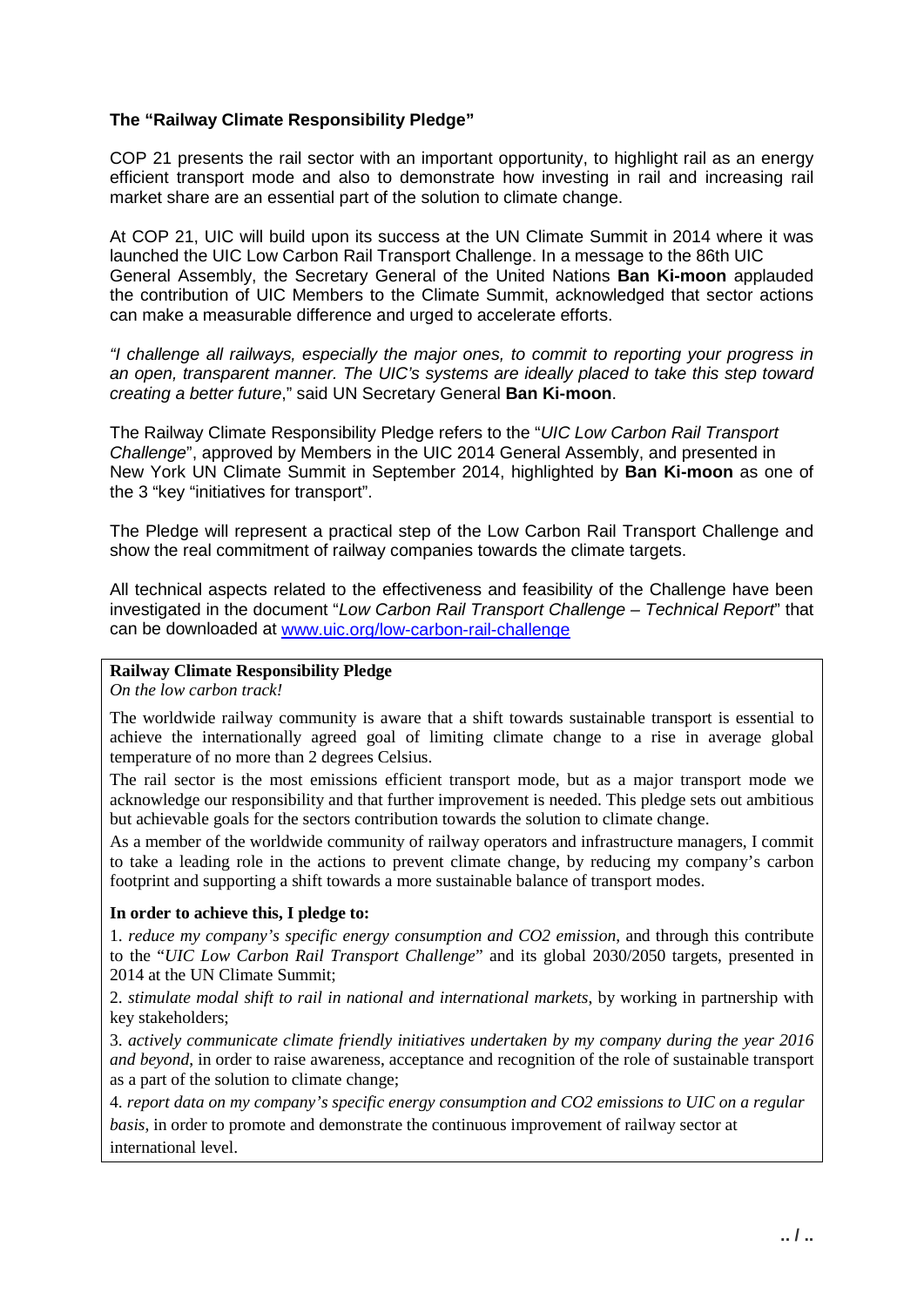#### **High Level Panel on Rail as a solution to climate change**

The high-level panel was welcomed by UIC Director General and was composed of speakers representing the United Nations, governments, international and European institutions, UIC Member Railways, the railway supply industry. Mrs **Sharon Dijksma**, Secretary of State of Infrastructure and Environment, the Netherlands, Mr **Jean-Daniel Tordjman**, representing the International Diplomacy in France, Mr **Mikil Akulov**, CEO Federal Passenger Company, Russian Railways, Mr **José Viégas**, Secretary General of the International Transport Forum, ITF, OECD, Mr. **Josef Doppelbauer**, Executive Director, European Railway Agency, ERA, Mr **Andy Doherty**, ERRAC Chairman, Director Network Rail, Mr **Alberto Mazzola**, International Affairs Senior Vice President, FS Italian Railways, Mr **Henry Marty-Gauquié**, Director in France of EIB Group (European Investment Bank), Mrs **Sabiha Derbel**, President Director General of SNCFT (Tunisian Railways), Mr **Henri Poupart-Lafarge**, President of ALSTOM Transport and Member of the Board of the Supply industry UNIFE.

In his opening address, UIC Director General Mr **Jean-Pierre Loubinoux** said: **"***UIC born in 1922, has been involved for a quite long time in the history of climate change negotiations starting with an Earth Summit in 1992, the Kyoto Protocol in 1997, the COP 15 in 2009, where UIC organized the "Train to Copenhagen" and the UN Rio+20 Summit in 2012 where the UIC family broadened its commitment with the Declaration of Sustainable Mobility and finally, in 2014, appointment of UIC to UN High Level Advisory Group for Sustainable Transport and in the same year the new commitment announced by UIC at the UN Climate Summit of Low carbon transport challenge*".

To finish he mentioned Montesquieu: "*To be successful in life, you have to think big, to dream far, and to act quickly". He followed by a Chinese proverb: "To get out of the dark, we just need to light up one candle". And then "We hope that with "Train to Paris" we have modestly contributed to think, dream, act and to light up one candle in the world*".

Mr **Niclas Svenningsen**, Head of the Sustainable United Nations (SUN) Program at the United Nations, representing Mrs **Chistiana Figueres**, Executive Secretary of UNFCCC, as a keynote speaker, said: *"Christiana Figueres asked me to convey to you the spirit that she would like to bring to all of you and that we are trying to being to COP21. Today, something fantastic happened. Trains from all over Europe brought people to COP21 safely, soundly and climate neutrally. And that is a fantastic thing because Train to Paris is climate neutral, it has a zero carbon footprint, and that is a fundamental objective of COP21. One figure that we need to remember for COP21 is two – two degrees Celsius – that is what we are trying to keep climate change below."* 

Mr **Nicolas Hulot** said: *"We could rest on our laurels – but the fact is that railway companies are making the commitment to sign the pledge. We can consider Paris a success already because the Heads of State will be here from tomorrow which shows the great importance of this issue. Climate is an issue that conditions all issues and I congratulate you on this commitment. Paris has paved the way for this commitment. Things are moving forward."*

This panel provided an opportunity for all high level speakers to convey their messages to the worldwide railway community on how to make the most of the advantages of Rail transport for the benefit of society.